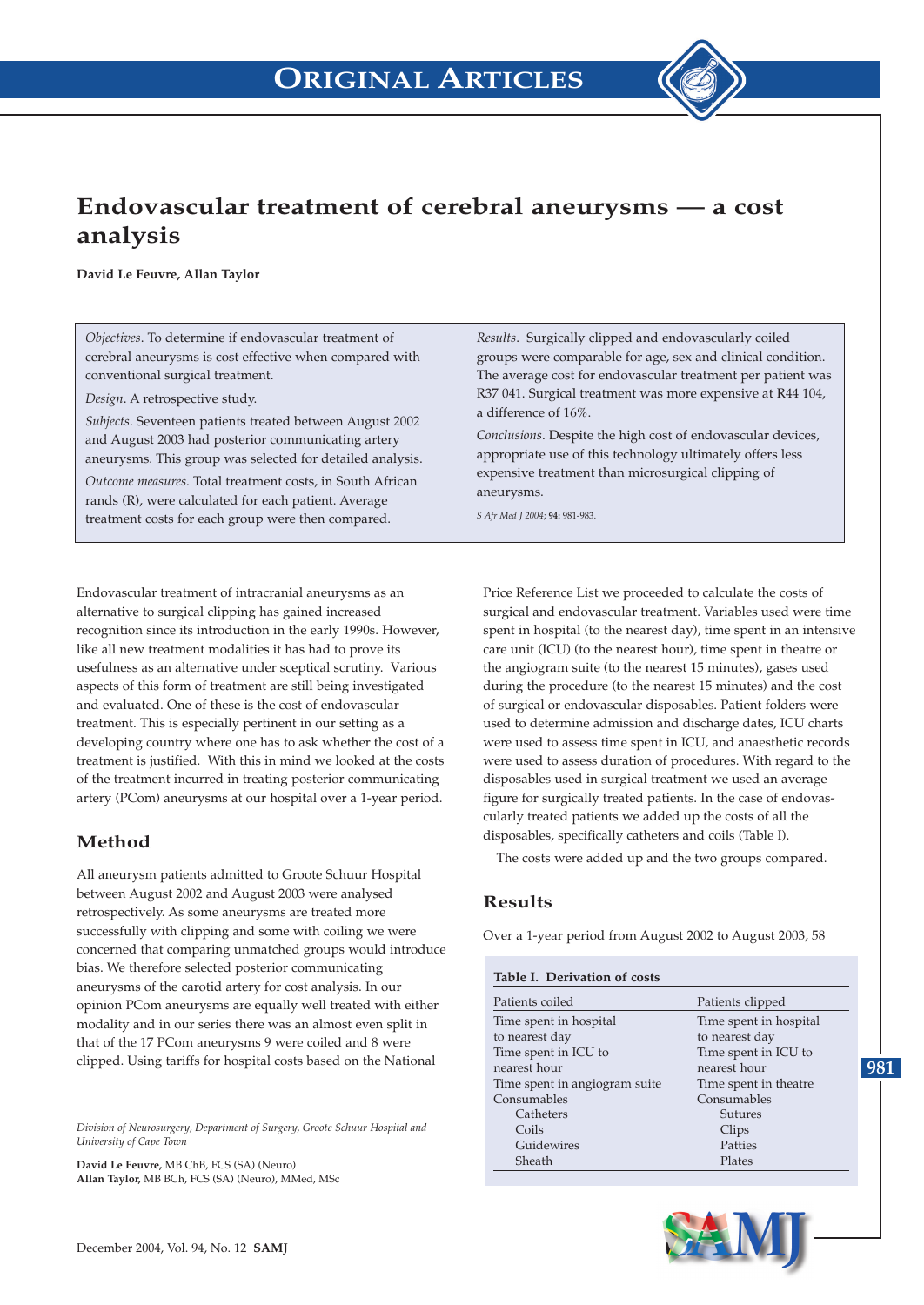**ORIGINAL ARTICLES**



patients with aneurysms were admitted to our institution. Of these, 17 had PCom aneurysms. Eight patients were treated surgically and 9 endovascularly. Patient age varied from 36 to 62 years for those treated surgically and from 36 to 79 years for those treated endovascularly. Mean ages were 49.1 and 57.6 years and medians 49 and 57.5 years respectively.

Eight of the 17 patients presented with subarachnoid haemorrhage (SAH), 4 in each group. Of the patients who presented with SAH and who were treated surgically 1 had a WFNS (World Federation of Neurosurgeons) grade I score, 2 were grade II and 1 was grade III. Of those treated endovascularly 2 were grade I and 2 were grade II.

The mean cost for patients treated surgically was R44 104, while the cost of endovascular treatment was R37 041. With regard to how these figures were reached, the average times spent in hospital for surgical and endovascular treatment were 441 and 186 hours respectively. The average times spent in ICU were 61.8 and 42.2 hours respectively. Patients treated endovascularly were charged a flat rate for using the angiogram suite which was equivalent to 2 hours in theatre. This translates into the surgical option being more expensive (Table II).

The time taken from admission to procedure was always shorter for endovascularly treated cases. The median times for surgical versus endovascular treatment were 18 and 6 days respectively, with averages of 12 and 5 days respectively (Table II).

#### **Discussion**

New and innovative treatment techniques are usually expensive, especially when the benefits of economy of scale have not been realised. The International Subarachnoid Aneurysm Trial  $(ISAT)^1$  has done much to establish the validity of endovascular treatment as an alternative to surgical clipping and since the early 1990s over 125 000 patients have been treated successfully using this modality. The ISAT showed a relative and absolute risk reduction in dependency or death after allocation to endovascular versus neurosurgical treatment of 22.6% and 6.9% respectively. The trial was stopped by the steering committee after 1 year because of the favourable outcome. Questioning the appropriateness of perceived

cutting-edge technology in the South African setting is completely justifiable where costs are an issue. With this in mind we undertook to establish the exact costs of treating cerebral aneurysms endovascularly. At Groote Schuur Hospital we started treating cerebral aneurysms in 2001 and have treated over 90 patients, establishing the efficacy of this modality. We hope that we have now also established the cost effectiveness of endovascular treatment.

It is clear from analysis of the results that endovascular coiling of aneurysms is not more expensive, and in fact looks to be more cost effective than surgical clipping. Patients stay in hospital for a shorter period of time, spend less time in the ICU, and the procedure is shorter and cheaper. In fact most patients treated endovascularly do not need to go to an ICU post procedure but could go to a high care facility. With time and experience and if the patient is compliant, we are often finding it more appropriate to do endovascular procedures under local anaesthetic.

These findings are in keeping with those of Baker *et al.*<sup>2</sup> who found endovascular patients 40% cheaper to treat than surgical patients. They also found that patient stay was shorter for endovascularly treated patients (2 days v. 5 days), and again this was found to be significant ( $p < 0.001$ ).

Time from admission to procedure was considerably less among the endovascularly treated patients. There are a number of reasons for this, including difficulty at our institution in getting a timely angiogram because of limited resources and the number of trauma cases that occupy the angiography suite and personnel time. Secondly, we often proceed straight from the diagnostic angiogram to the endovascular coiling. Theatre time is also at a premium, again because of trauma. Other institutions may not experience these problems and one can argue that the delay in admission to procedure time accounts for a large proportion of the increased cost in the surgically treated group. However, the reality is that within our setting the problems we describe are real and difficult to overcome. We have found that being able to treat aneurysms endovascularly and especially under local anaesthetic has paradoxically freed up theatre time, allowing other surgical procedures to be done.

Table II illustrates that the procedure time was much shorter

#### **Table II. Summary of results**

**982**

|                         | Clipped<br>(average) | Coiled<br>(average) | Clipped<br>(max) | Clipped<br>(min) | Coiled<br>(max) | Coiled<br>(min) |
|-------------------------|----------------------|---------------------|------------------|------------------|-----------------|-----------------|
| Hours spent in hospital | 441                  | 186                 | 168              | 1 0 3 5          | 48              | 437             |
| Hours in ICU            | 61.8                 | 42.4                | 20               | 115              | 17              | 113             |
| Time (h) for procedure  | 3.5                  | 1.5                 | 3.5              | 5.25             | 1.5             | 2.25            |
| Time (d) from admission |                      |                     |                  |                  |                 |                 |
| to procedure            | 12                   | 4.8                 |                  | 36               |                 | 11              |
| Cost in rands           | 44 104               | 37 041              | 78 9 29          | 30 753           | 61 395          | 23 28 8         |